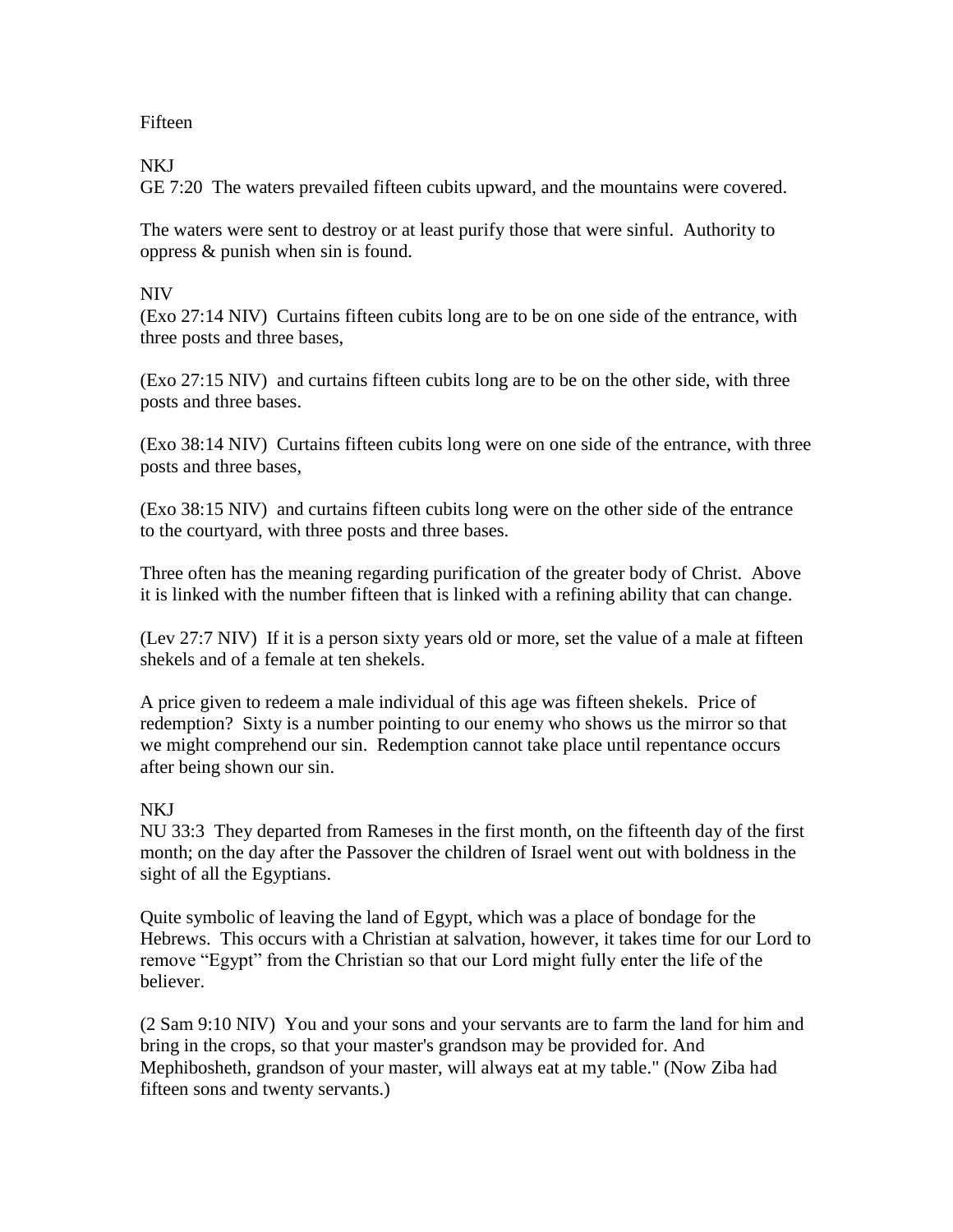Fifteen seems to be a mark of those associated with the family of Saul. Saul is thought to be a type of Satan, or an individual that is allowed to punish those that are disobedient to our Lord. Ziba and his house belonged to the enemy and his connected with both fifteen and twenty. Fifteen being the cleansing fire being provided (15) by the intercessory prayers (20) of those authorized to pray them.

(2 Sam 19:17 NIV) With him were a thousand Benjamites, along with Ziba, the steward of Saul's household, and his fifteen sons and twenty servants. They rushed to the Jordan, where the king was.

Here again fifteen (wrath or punishment)is associated the sons of Ziba of Saul's household.

The number twenty is only indirectly associated with Ziba in that they were designated as servants.

(1 Ki 7:3 NIV) It was roofed with cedar above the beams that rested on the columns- forty-five beams, fifteen to a row.

Cedars in scripture can be redeemed gentiles, Christians. Redeemed by the blood of the lamb which is the purchase price for redemption. From earlier interpretations of fifteen. It takes **something, pressure of consequences (15), that will bring us to conviction** before we will repent and be cleansed. Forty-five means just that five is the sin that is covered and washed away over a period time (40). Once clean we as living trees are cut up and made for different purposes to build His house.

Above we are shown that the cleansing process that removes sin is dependant upon, or rests upon, a need for repentance of perceived sin.

(2 Ki 14:17 NIV) Amaziah son of Joash king of Judah lived for fifteen years after the death of Jehoash son of Jehoahaz king of Israel.

(2 Ki 20:6 NIV) I will add fifteen years to your life. And I will deliver you and this city from the hand of the king of Assyria. I will defend this city for my sake and for the sake of my servant David.'"

A person is given fifteen extra years by our lord partially for the sake of "my servant David". We are given our lives back due to the obedience of our Christ. David is a type of the "Bloody" Christ.

(2 Chr 25:25 NIV) Amaziah son of Joash king of Judah lived for fifteen years after the death of Jehoash son of Jehoahaz king of Israel.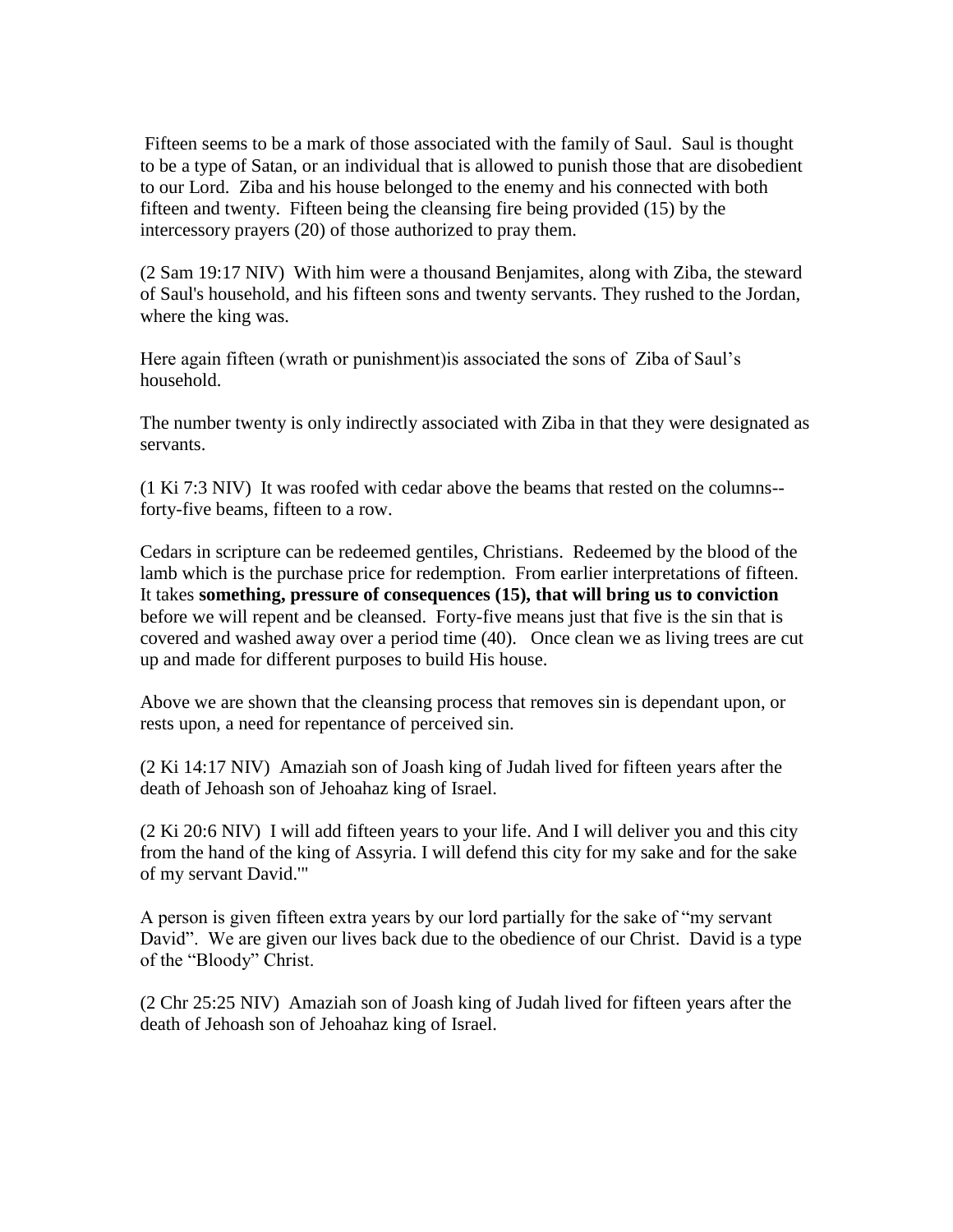(Isa 38:5 NIV) "Go and tell Hezekiah, 'This is what the LORD, the God of your father David, says: I have heard your prayer and seen your tears; I will add fifteen years to your life.

Here our Lord connects the number fifteen with prayer and tears. He gives back for intercession! The price of redemption, restoration, is intercessory prayer.

(Hosea 3:2 NIV) So I bought her for fifteen shekels of silver and about a homer and a lethek of barley.

Gomer which is a type of apostate Israel is on the auction block. She is old and used up. The Lord asks Hosea to go and buy her back and then keep her as his wife from then on. The price of redemption is fifteen shekels of silver. Silver is symbolic of redemption. Fifteen is the price and this could be the results of intercessory prayer in that they will all be shown their need for a savior by unction of the Holy Spirit using the mirror that the enemy has shown them. All of this leads to them accepting what Jesus did on the cross. Again the number seems to be associated with Israel and the house of Saul that was so rebellious.

(Gal 1:18 NIV) Then after three years, I went up to Jerusalem to get acquainted with Peter and stayed with him fifteen days.

There may be no significance to this passage at all. We can only surmise that during that fifteen day period Paul would have learned a great deal from Peter that would give him faith and might have added a great deal of depth to his ministry. It was a valuable time for Paul and possibly much wisdom was imparted to him to enable him to better cleanse the bride for his Lord. Three in scripture denotes not only the greater body of Christians but also the top servant groups that Paul had been selected to be a part of. A leader that is concerned with presenting clean sheep to the master must understand all of the cleansing properties. Fifteen is a number associated with part of the process of cleansing from sin.

Conviction and repentance precede the release for a Christian.

Its' association with Passover is interesting in that it is the blood of the lamb that frees us to be bold and approach the throne of grace. That blood is provided after repentance occurs.

Fifteen in scripture designates an uncomfortable process by which our Lord uses circumstances to convince an individual called by him to take notice of his sin for the purpose of repentance. It is associated with consequences.

150

GE 7:24 And the waters prevailed on the earth one **hundred and fifty** days.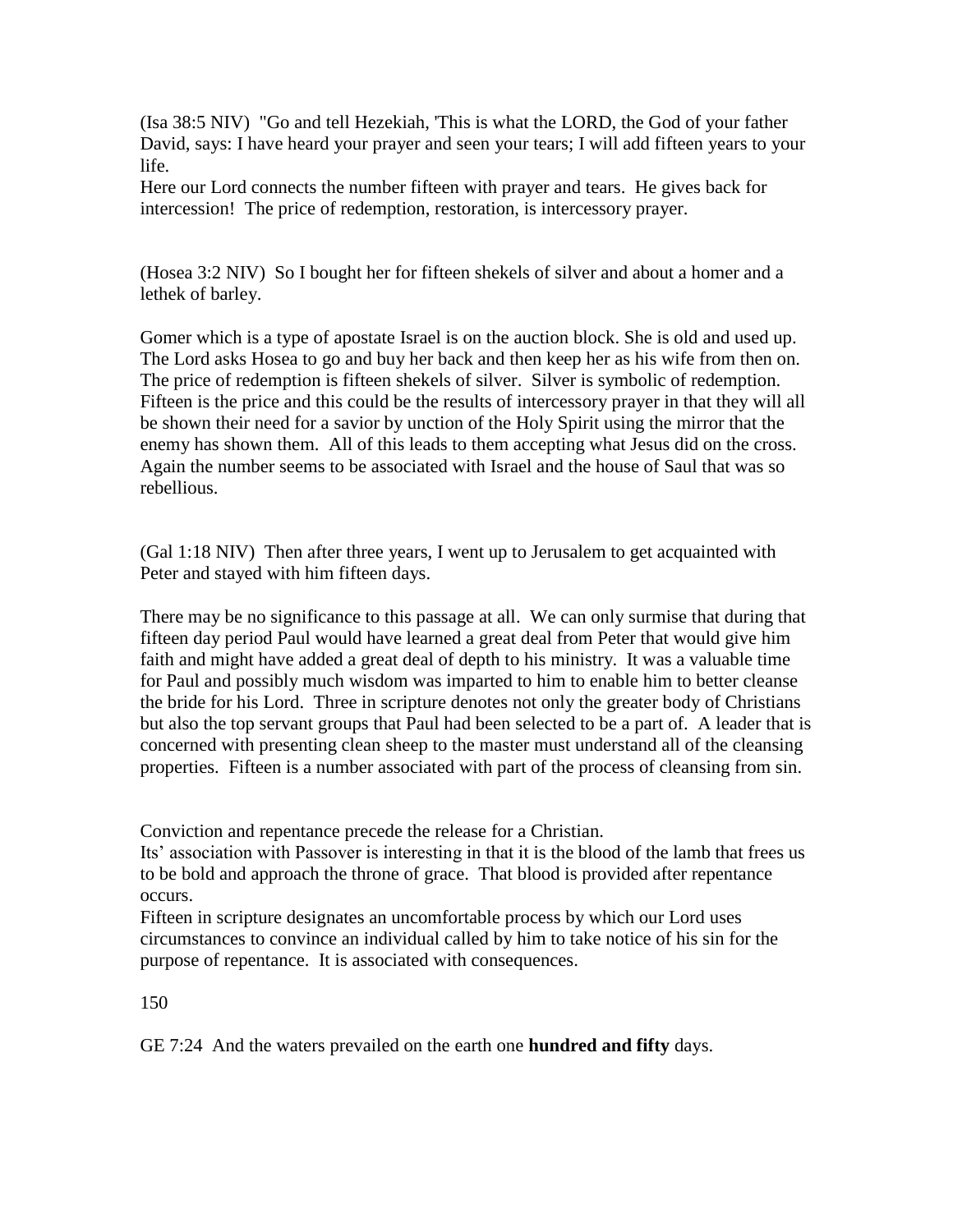The waters during Noah's time were sent to cleanse the earth of sin. All people except the eight on board were wiped out. It resulted from their sins being judged. It was an act of justice. Time that it took to wipe clean the "earth."

1KI 10:29 Now a chariot that was imported from Egypt cost six hundred shekels of silver, and a horse **one hundred and fifty**; and thus, through their agents, they exported them to all the kings of the Hittites and the kings of Syria.

As Solomon is a type of the reigning Christ during the next age or at the end of this age it looks as though he will use a horse (instrument or a man from the enemy) that will provide strength to exert a purging/punishing action by pulling a chariot (600) that compels a person to hate the bondage of sin. These were sent to those of the enemies' kingdom to cut down those peoples and cause them to repent of their unclean actions.

1CH 8:40 The sons of Ulam were mighty men of valor-archers. They had many sons and grandsons, **one hundred and fifty** in all. These were all sons of Benjamin.

Men that are involved as the refiners fire. Convincers that would stir up uncleanness to be removed.

EZR 8:3 of the sons of Shecaniah, of the sons of Parosh, Zechariah; and registered with him were one **hundred and fifty** males;

After the Jews had resided in bondage to the enemy for many years (under the power of the great sea) they were givien permission to return to Jerusalem and restore that city. Among those that were allowed to return were those from a certain family numbering 150 males. These would be those that would continue to show the Jews their sins so that they might repent and that the temple would be built with clean hands.

NE 5:17 And at my table were **one hundred and fifty** Jews and rulers, besides those who came to us from the nations around us.

Even though a large number of people were released to return to Jerusalem to restore the temple many of the leaders, including the priests, were taking advantage of their own people by placing them in terrible bondage due to their lake of food. All of this became apparent and measures were instituted to prevent it. All was returned. The number of people listed in the scripture above denote just such an action. These are the men that stir things up so that sin can be recognized and be taken away.

JOH 21:11 Simon Peter went up and dragged the net to land, full of large fish, one **hundred and fifty-three**; and although there were so many, the net was not broken.

This is a fascinating number and it really, I believe, proves that many of the numbers our Lord has written in His Word are relevant to the actions going on around that number.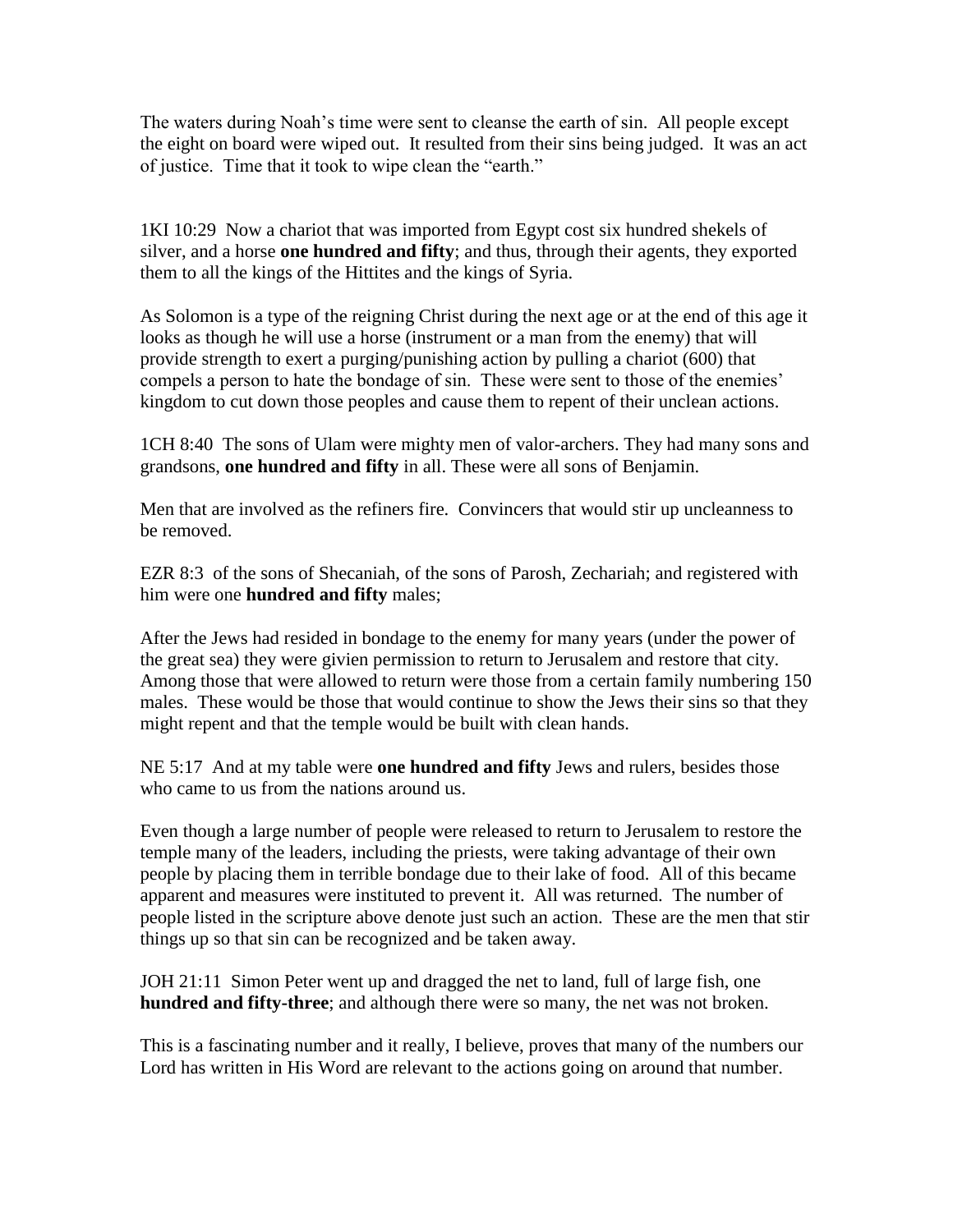In this instance the disciples had just caught 153 good sized fish in their net. The net didn't break. Fish in scripture are often symbolic of the unregenerate people of this world. The net above is symbolic of the gospel of the saving grace of the cross. This net is used to catch those our Father would call to become His sheep. It will be the apostles after the out pouring of the holy Spirit that will actually begin netting the unregenerate for our Lord's Kingdom. The meaning of this number is determined as:

- $3 =$  those designated to become the greater body of Christ
- $50 =$  by the price paid by
- $100 =$  Christ's sacrifice on the cross.
- or  $3 =$  those designated to become the greater body of Christ
- 150 = which will be shown their need for a redeemer by their sin becoming evident to them.

1 500 This number does not exist by itself in scripture.

15 000

(Judg 8:10 NIV) Now Zebah and Zalmunna were in Karkor with a force of about fifteen thousand men, all that were left of the armies of the eastern peoples; a hundred and twenty thousand swordsmen had fallen.

Fifteen thousand marks the enemy who is allowed to have authority over the Lord's people when they continue to sin. Here we see that authority that the Midianites had been given taken away by Gideon an agent of our Lord' grace. This is in answer to all the prayers of the Hebrews that were oppressed by the Midianites. The oppression by these unclean people was allowed due to the sin of the Israelites. The price to redeem the Hebrews from the oppression in this case seems to be the intercessory prayers which are linked to fifteen. Quite often when we pray for someone's salvation we often see things get very much worse in the individual's life we have prayed for. This causes us to wonder what happened to our prayers? Actually, quite often, it takes more oppression and consequences in an individual's life to bring them to the end of themselves. The last sentence of the above scripture lends an interesting conclusion. The use of the number one hundred and twenty thousand referring to swordsmen having fallen marks those that our Lord has ordained for entry into His kingdom through the process of salvation. Yes, we die and are reborn into the kingdom. In any case it is our Lord above that has responded to the needs of those he loves by providing a deliverer to free His people from those that are oppressing them.

150 000 This exact number doesn't occur in the bible but there are three others that do seem to be relevant when analyzed in conjunction with the numbers they are associated with. See below and you be the judge as whether 150 000 falls in line with what is portrayed by these numbers. Of course this multiple of 15 must also be in line with all of what is above.